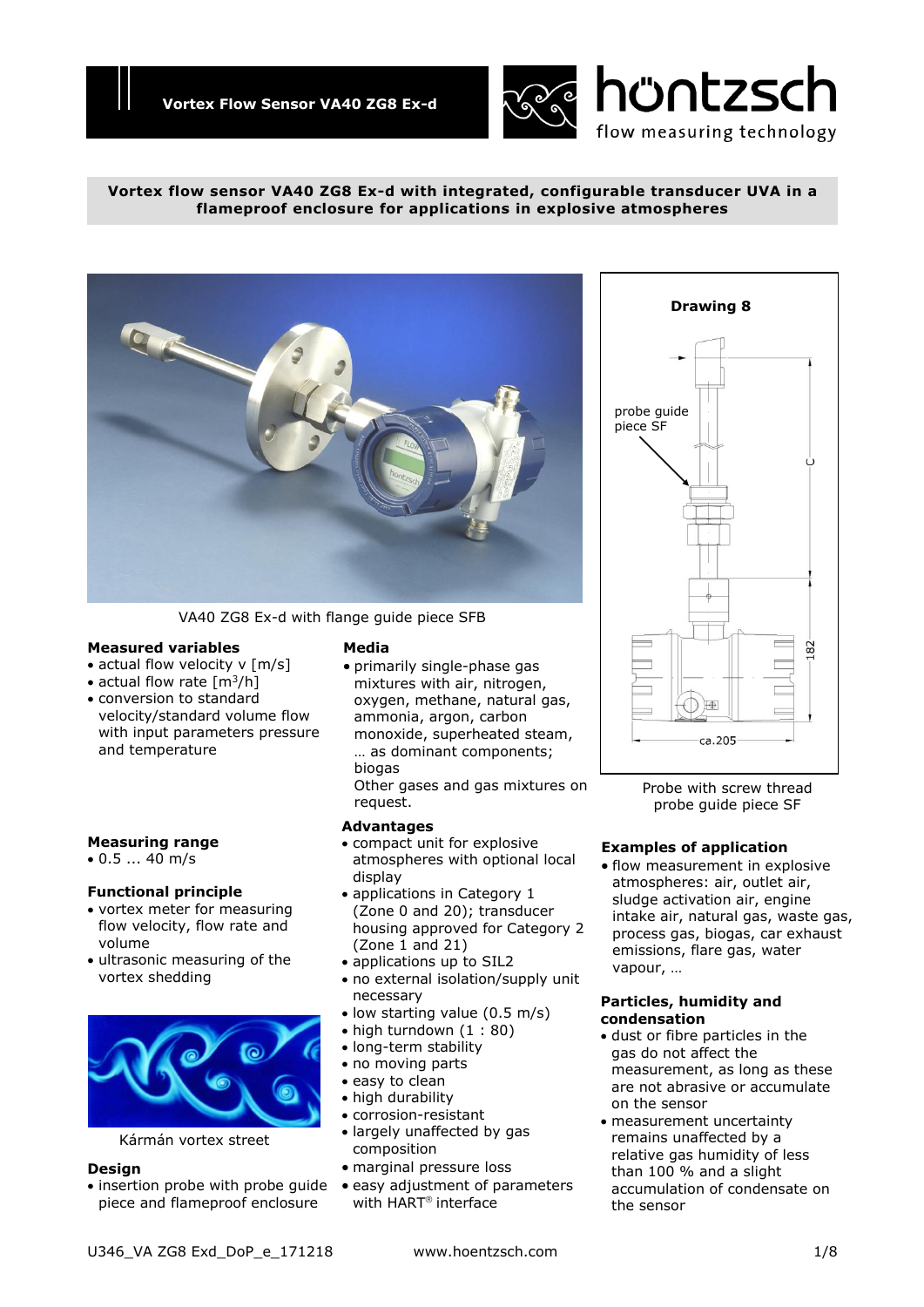



| Model designation / order code (example) |  |  |                  |  |     |      |
|------------------------------------------|--|--|------------------|--|-----|------|
| <b>VA40</b>                              |  |  | $40 \text{ m/s}$ |  | ZG8 | Ex-d |
|                                          |  |  |                  |  |     |      |

| <b>Types</b>               |                    |
|----------------------------|--------------------|
| <b>Type</b>                | <b>Article No.</b> |
| VA40 GE 40 m/s p3 ZG8 Ex-d | B009/000           |
| VA40 GH 40 m/s p3 ZG8 Ex-d | B009/001           |
| VA40 GT 40 m/s p3 ZG8 Ex-d | B009/002           |

# **(1) Sensor type / diameter**

Vortex flow sensor VA40; width across corners of sensor head 40 mm and shaft Ø 21.3 mm for insertion in openings with a diameter greater than 40 mm

| $(2)$ Medium                             |                                                                                                                      |  |  |  |
|------------------------------------------|----------------------------------------------------------------------------------------------------------------------|--|--|--|
| G                                        | air/gases                                                                                                            |  |  |  |
|                                          |                                                                                                                      |  |  |  |
| (3) Materials in contact with the medium |                                                                                                                      |  |  |  |
| Design                                   | Material                                                                                                             |  |  |  |
| E                                        | stainless steel, sensor housing 1.4581<br>connection tube 1.4404, ceramics<br>$VITON®$ seals<br>silicone-free sensor |  |  |  |
| H                                        | Hastelloy 2.4610 / HC4, ceramics<br>$VITON^®$ seals<br>silicone-free sensor                                          |  |  |  |
| $ $ T $$                                 | titanium 3.7035 (grade 2), ceramics<br>VITON <sup>®</sup> seals<br>silicone-free sensor                              |  |  |  |
|                                          |                                                                                                                      |  |  |  |
| (4) Measuring range                      |                                                                                                                      |  |  |  |
| Design                                   | Range                                                                                                                |  |  |  |
| $\dots$ 40 m/s $\dots$                   | $0.540$ m/s                                                                                                          |  |  |  |
|                                          |                                                                                                                      |  |  |  |
| Measurement uncertainty                  | $<$ 1.0 % of measured value + 0.03 m/s                                                                               |  |  |  |

Repeatability  $\pm 0.2$  % of measured value + 0.025 % FS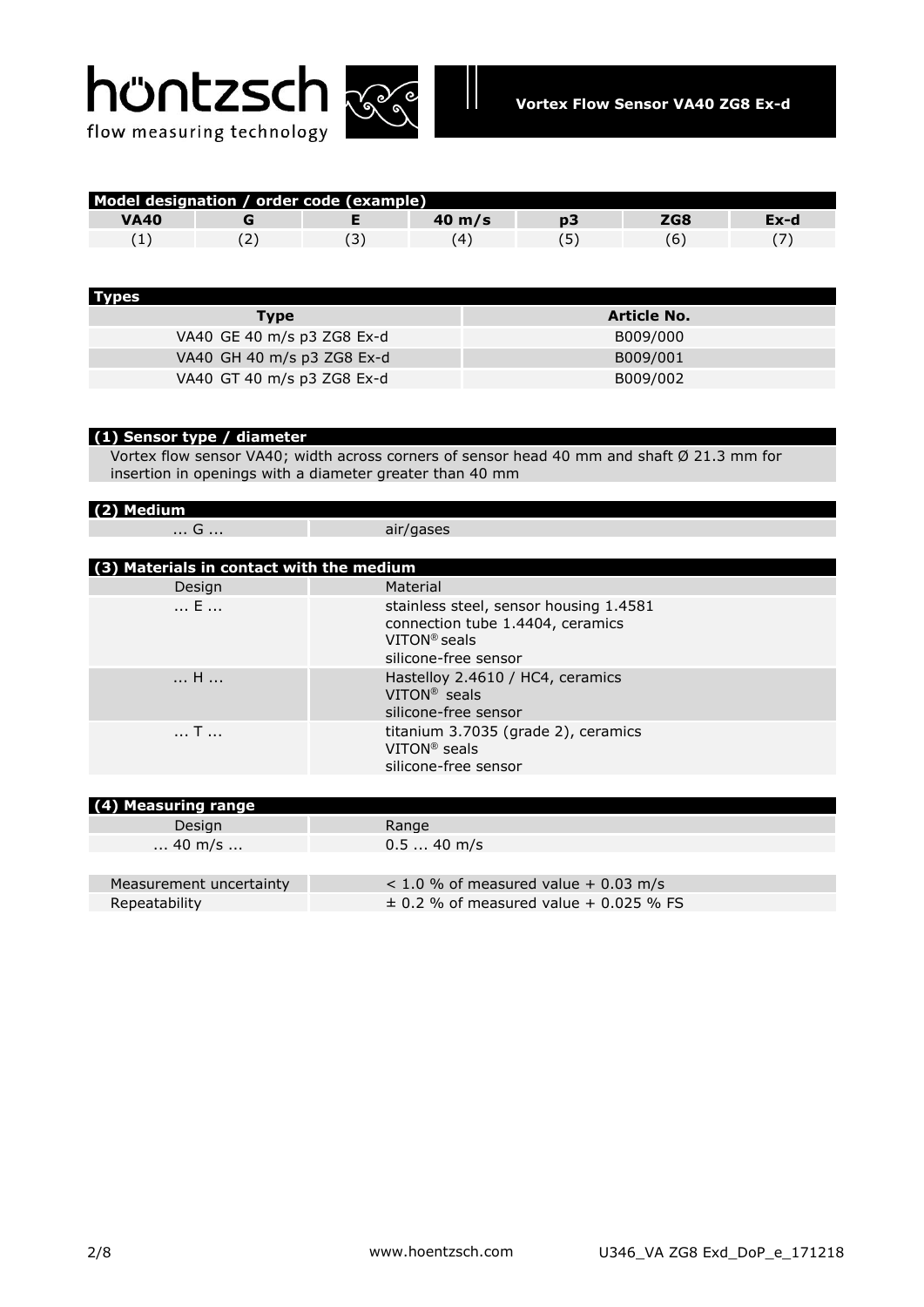

| <b>Examples of measurable flow rates</b> |                         |                              |                |  |  |
|------------------------------------------|-------------------------|------------------------------|----------------|--|--|
| measuring tube<br>inside diameter        | profile factor<br>$PF*$ | smallest measurable<br>value | terminal value |  |  |
| Di [mm]                                  | $[\cdot]$               | [m <sup>3</sup> /h]          | $[m^3/h]$      |  |  |
| 80                                       | 0.719                   | 6.5                          | 520            |  |  |
| 100                                      | 0.738                   | 10.4                         | 835            |  |  |
| 120                                      | 0.761                   | 15.5                         | 1240           |  |  |
| 150                                      | 0.796                   | 26                           | 2030           |  |  |
| 200                                      | 0.842                   | 48                           | 3810           |  |  |
| 300                                      | 0.845                   | 108                          | 8600           |  |  |
| 400                                      | 0.850                   | 193                          | 15400          |  |  |
| 500                                      | 0.850                   | 300                          | 24000          |  |  |
| 750                                      | 0.850                   | 680                          | 54100          |  |  |
| 1000                                     | 0.850                   | 1200                         | 96100          |  |  |
| 1250                                     | 0.850                   | 1880                         | 150000         |  |  |
| 1500                                     | 0.850                   | 2700                         | 216000         |  |  |

Flow rate measuring range specifications with centric positioning of sensor, non-rotational (vortexfree) inlet flow and amply dimensioned input/output sections (see Information for use VA Probes U206).

\* The profile factor PF describes the ratio of average flow velocity in the measurement cross section and the flow velocity measured from the sensor. The afore-mentioned operating conditions apply.

| Working temperature range / seal material |                       |                                               |                    |  |  |
|-------------------------------------------|-----------------------|-----------------------------------------------|--------------------|--|--|
| <b>Design</b>                             | <b>Material</b>       | <b>Working temperature</b><br>range of medium | <b>Article No.</b> |  |  |
| $'t_{max}$ +100 °C'                       |                       |                                               |                    |  |  |
|                                           | <b>VITON®</b>         | $-20$ $+100$ °C                               | B009/080           |  |  |
|                                           | silicone              | $-40$ $+100$ °C                               | B009/081           |  |  |
|                                           | <b>EPDM</b>           | $-40$ $+100$ °C                               | B009/082           |  |  |
|                                           | **KALREZ <sup>®</sup> | $0+100$ °C                                    | B009/083           |  |  |
| ' $t_{max}$ +180 °C'                      |                       |                                               |                    |  |  |
|                                           | <b>VITON®</b>         | $-20$ $+180$ °C                               | B009/090           |  |  |
|                                           | silicone              | $-40$ $+180$ °C                               | B009/091           |  |  |
|                                           | **KALREZ <sup>®</sup> | $0+180$ °C                                    | B009/092           |  |  |
|                                           |                       |                                               |                    |  |  |
| <b>Permissible ambient</b><br>temperature |                       | $-20$ $+50$ °C                                |                    |  |  |
|                                           | **Compound 4079       |                                               |                    |  |  |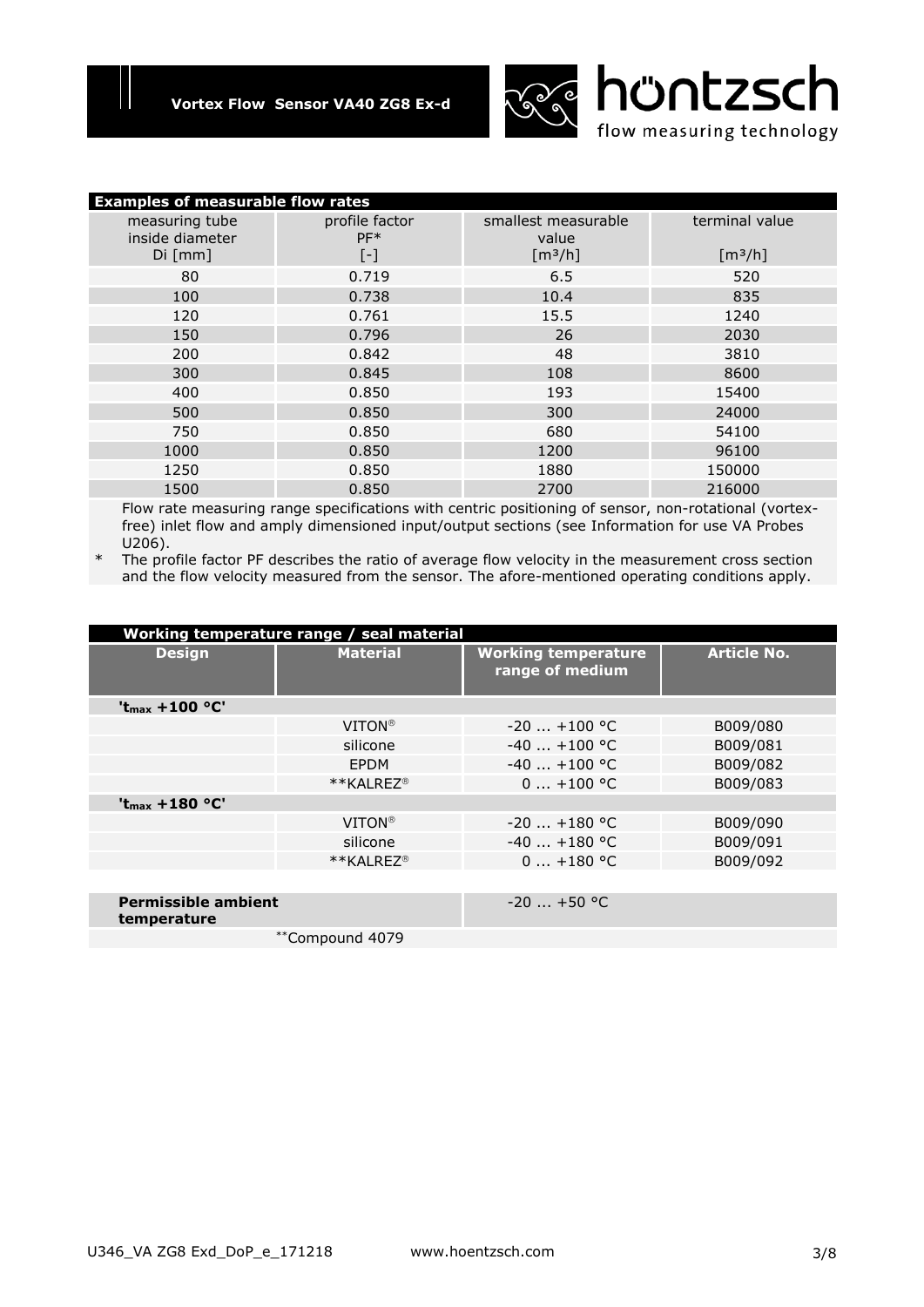# höntzsch





# **(5) Maximum working pressure**

up to 3 bar / 300 kPa overpressure

# **(6) Design**

as in Drawing 8 (Page 1)

| (7) ATEX protection |                                                      |
|---------------------|------------------------------------------------------|
| for gas             | : $\circled{ }$ II 1/2 G Ex ia/d e [ia] IIC T6 Ga/Gb |
| for dust            | : $\circled{2}$ II 1/2 D Ex ia/tb IIIC TX Da/Db      |
| sensor              | : Category $1$ (Zone 0 or 20)                        |
| transducer housing  | : Category 2 (Zone 1 or 21)                          |

| Installation length (see Drawing 8, Page 1)                                                                           |                        |                         |                                              |  |  |  |
|-----------------------------------------------------------------------------------------------------------------------|------------------------|-------------------------|----------------------------------------------|--|--|--|
| <b>Measurement C</b>                                                                                                  | stainless steel<br>E ' | <b>Hastelloy</b><br>H ' | titanium<br>$\ldots$ T $\ldots$ <sup>'</sup> |  |  |  |
|                                                                                                                       | <b>Article No.</b>     | <b>Article No.</b>      | <b>Article No.</b>                           |  |  |  |
| 250 mm                                                                                                                | B009/050               | B009/060                | B009/070                                     |  |  |  |
| 500 mm                                                                                                                | B009/051               | B009/061                | B009/071                                     |  |  |  |
| 750 mm                                                                                                                | B009/052               | B009/062                | B009/072                                     |  |  |  |
| 1000 mm                                                                                                               | B009/053               | B009/063                | B009/073                                     |  |  |  |
| 1250 mm                                                                                                               | B009/054               | B009/064                | B009/074                                     |  |  |  |
| 1500 mm                                                                                                               | B009/055               | B009/065                | B009/075                                     |  |  |  |
| 1750 mm                                                                                                               | B009/056               | B009/066                | B009/076                                     |  |  |  |
| 2000 mm                                                                                                               | B009/057               | B009/067                | B009/077                                     |  |  |  |
| Select the installation length so that the surface temperature of the transducer housing does not<br>exceed $+50$ °C! |                        |                         |                                              |  |  |  |

| <b>Ex-d transducer housing</b> |                                                                                                                                                                                                                        |  |  |
|--------------------------------|------------------------------------------------------------------------------------------------------------------------------------------------------------------------------------------------------------------------|--|--|
| <b>Dimensions</b>              | outside diameter/length/height: ca. 110/205/182 mm                                                                                                                                                                     |  |  |
| Material                       | aluminium cast alloy max. 0.5 % Mg, coated                                                                                                                                                                             |  |  |
| Protection                     | IP68, IEC 529 and EN 60 529                                                                                                                                                                                            |  |  |
| Connection                     | glands for shielded cables with outside diameter 5  9 mm;<br>contacting of overall screen on the ground terminal in the housing;<br>via screw terminals Ex-e for wires with cross-section $0.14 - 1.5$ mm <sup>2</sup> |  |  |
| Alignment                      | rotatable by approx. 350 ° and lockable                                                                                                                                                                                |  |  |
| Setup                          | dual chamber system consisting of:<br>1) electronics in Ex-d protection (flameproof enclosure)<br>2) connections in Ex-e protection (increased safety) with<br>terminal block and cable glands                         |  |  |

# **Electromagnetic Compatibility (EMC)**

according to EN 61 000-6-2 / IEC77

# **Functional Safety / Safety Integrity Level (SIL)**

according to DIN EN 61508 part 1 to part 7 and DIN EN 61511 part 1 to part 3, SIL2; please pay attention to our document U400!

| <b>Installation position</b> |                                                                                          |  |  |  |
|------------------------------|------------------------------------------------------------------------------------------|--|--|--|
| any                          | horizontal positioning is recommended if condensate on the sensor cannot be<br>ruled out |  |  |  |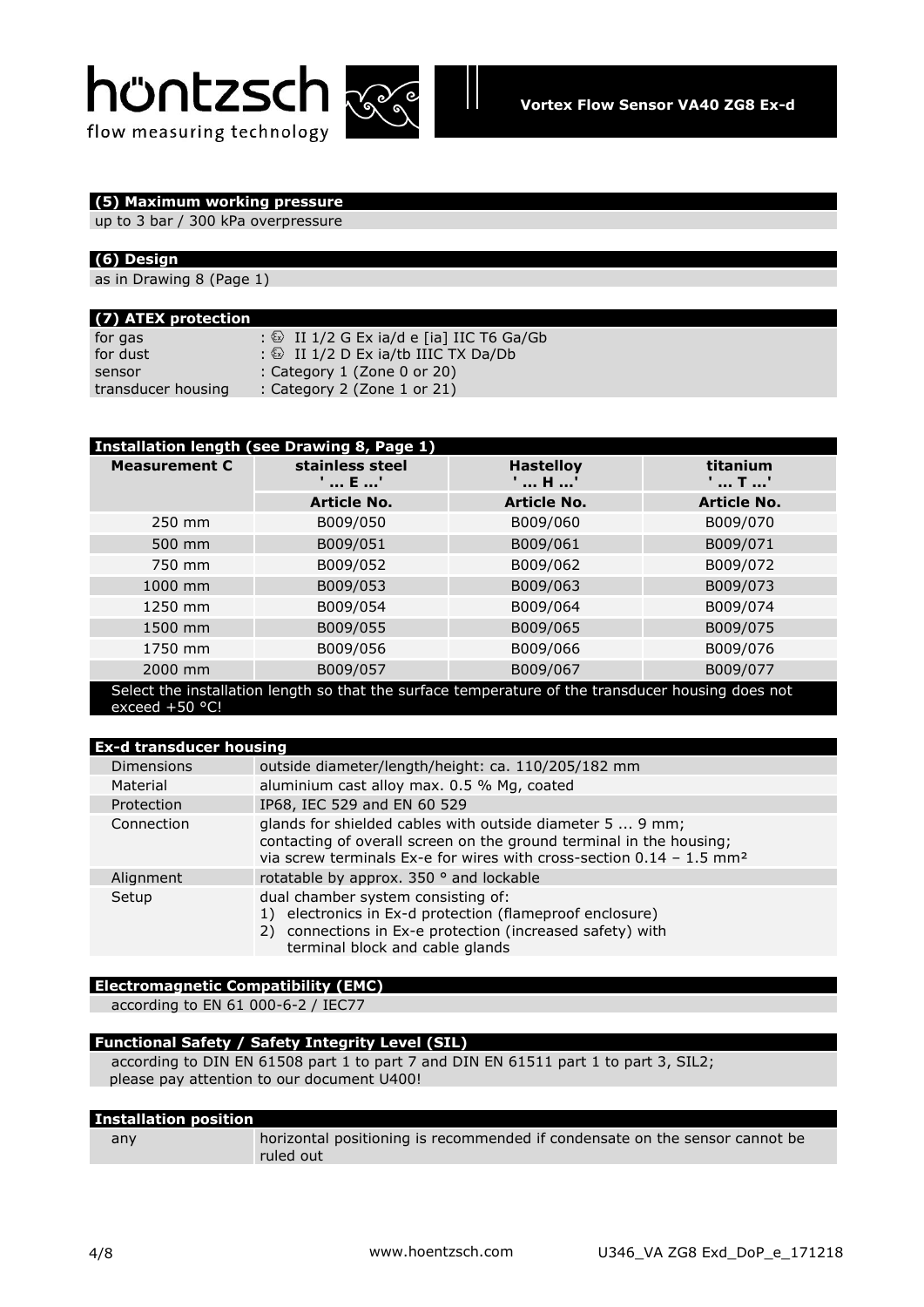

|                                               | Probe guide pieces* (see also Page 6)<br><b>Model designation (examples)</b> |                                                                                                        |                                                             |                                          |            |             |
|-----------------------------------------------|------------------------------------------------------------------------------|--------------------------------------------------------------------------------------------------------|-------------------------------------------------------------|------------------------------------------|------------|-------------|
| <b>SFB</b>                                    | 21.3                                                                         |                                                                                                        | E                                                           | 53                                       | G1 1/2"    | ZG5         |
| <b>SFK</b>                                    | 21.3                                                                         | /42                                                                                                    | F.                                                          | 150                                      | F-DN50PN16 | ZG3         |
| (S1)                                          | (S2)                                                                         | (S3)                                                                                                   | (S4)                                                        | (S5)                                     | (S6)       | (S7)        |
|                                               |                                                                              |                                                                                                        |                                                             |                                          |            |             |
| (S1) Type                                     |                                                                              |                                                                                                        |                                                             |                                          |            |             |
| <b>SFB</b>                                    |                                                                              |                                                                                                        | SF with clamping bush                                       |                                          |            |             |
| <b>SFK</b>                                    |                                                                              |                                                                                                        | SF with clamping yoke                                       |                                          |            |             |
| <b>SFZ</b><br>(S2) Diameter through hole [mm] |                                                                              |                                                                                                        | SF with collet                                              |                                          |            |             |
| $\dots$ 21.3 $\dots$                          |                                                                              |                                                                                                        | 21.3 mm through hole                                        |                                          |            |             |
| (S3) Diameter insertion opening for probe     |                                                                              |                                                                                                        |                                                             |                                          |            |             |
|                                               |                                                                              |                                                                                                        |                                                             |                                          |            |             |
| (S4) Material                                 |                                                                              |                                                                                                        |                                                             |                                          |            |             |
| E                                             |                                                                              |                                                                                                        | stainless steel                                             |                                          |            |             |
| H                                             |                                                                              |                                                                                                        | Hastelloy                                                   |                                          |            |             |
| (S5) Installation length L [mm]               |                                                                              |                                                                                                        |                                                             |                                          |            |             |
|                                               |                                                                              |                                                                                                        |                                                             |                                          |            |             |
| (S6) Process connection                       |                                                                              |                                                                                                        |                                                             |                                          |            |             |
| G                                             |                                                                              | thread                                                                                                 |                                                             |                                          |            |             |
| F<br>flange                                   |                                                                              |                                                                                                        |                                                             |                                          |            |             |
| (S7) Design as in Drawing (ZG)                |                                                                              |                                                                                                        |                                                             |                                          |            |             |
| <b>Type</b>                                   |                                                                              |                                                                                                        | <b>Description</b>                                          |                                          |            | Article No. |
|                                               |                                                                              |                                                                                                        |                                                             |                                          |            |             |
|                                               | with screw thread connection                                                 |                                                                                                        |                                                             |                                          |            |             |
| SFB 21.3 E-53 /                               |                                                                              |                                                                                                        | VITON <sup>®</sup> seal, TEFLON <sup>®</sup> clamping bush, |                                          |            | B004/504    |
| G 11/2" ZG5,                                  |                                                                              |                                                                                                        |                                                             | working temperature range -20  +240 °C,  |            |             |
| Drawing 5, Page 6                             |                                                                              | thread length GL 22 mm                                                                                 | max. working pressure 3 bar/300 kPa,                        |                                          |            |             |
| SFB 21.3 E-53 /                               |                                                                              |                                                                                                        | metallic sealing edge, TEFLON® clamping                     |                                          |            | B004/511    |
| G 11/2" ZG5                                   |                                                                              | bush,                                                                                                  |                                                             |                                          |            |             |
| with metallic sealing edge,                   |                                                                              | working temperature range -40  +240 °C,                                                                |                                                             |                                          |            |             |
| Drawing 5, Page 6                             |                                                                              | max. working pressure 3 bar/300 kPa,                                                                   |                                                             |                                          |            |             |
|                                               |                                                                              | thread length GL 22 mm                                                                                 |                                                             |                                          |            |             |
| SFB 21.3 E-53 /<br>NPT 11/2" ZG5,             |                                                                              | VITON <sup>®</sup> seal, TEFLON® clamping bush,<br>B004/509<br>working temperature range -20  +240 °C, |                                                             |                                          |            |             |
| Drawing 5, Page 6                             |                                                                              |                                                                                                        | max. working pressure 3 bar/300 kPa,                        |                                          |            |             |
|                                               |                                                                              |                                                                                                        | according to ANSI/ASME B1.20.1-1983,                        |                                          |            |             |
|                                               |                                                                              |                                                                                                        | thread length GL approx. 26 mm                              |                                          |            |             |
|                                               | with flange connection                                                       |                                                                                                        |                                                             |                                          |            |             |
| SFB 21.3 E-70 /<br>$F-DN50$ $DN16$ $7C1$      |                                                                              |                                                                                                        | seal TEFLON® clamping bush,                                 | working temperature range $-20 + 240$ °C |            | B004/103    |

| SFB 21.3 E-70 /<br>F-DN50 PN16 ZG1,<br>Drawing 1, Page 6            | seal TEFLON <sup>®</sup> clamping bush,<br>working temperature range -20  +240 °C,<br>max. working pressure 3 bar/300 kPa                                             | B004/103 |
|---------------------------------------------------------------------|-----------------------------------------------------------------------------------------------------------------------------------------------------------------------|----------|
| SFB 21.3 H-70 /<br>F-DN50 PN16 ZG1,<br>Drawing 1, Page 6            | seal TEFLON <sup>®</sup> clamping bush,<br>working temperature range -40  +240 °C,<br>max. working pressure 3 bar/300 kPa                                             | B004/105 |
| SFB 21.3 E-70 /<br>F-ANSI B16.5 2" 150 lbs ZG1<br>Drawing 1, Page 6 | seal TEFLON <sup>®</sup> clamping bush,<br>working temperature range -40  +240 °C,<br>max. working pressure 3 bar/300 kPa,<br>flange according to ANSI Standard B16.5 | B004/512 |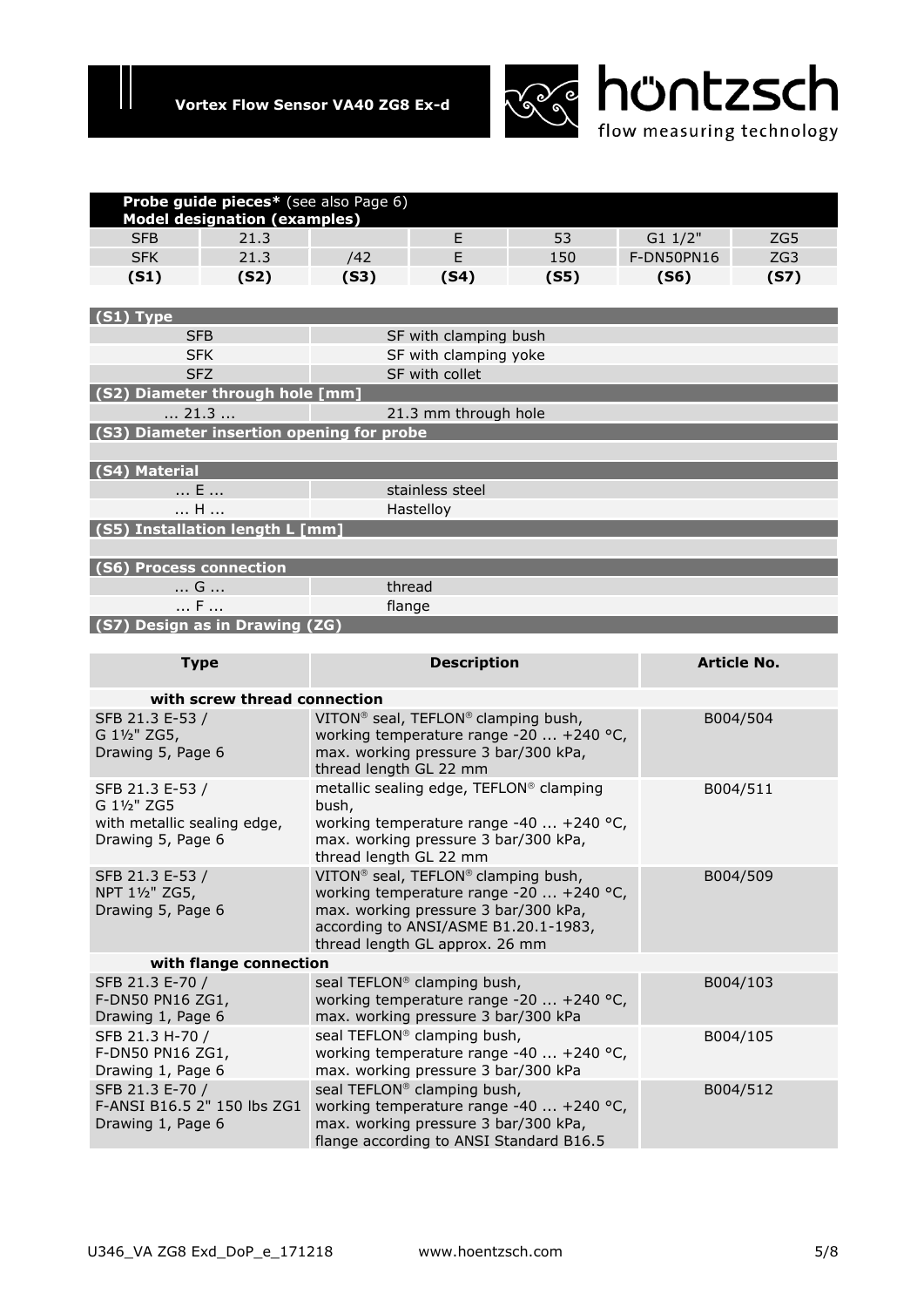



| Probe guide pieces* (cont'd)                                                                                                                                                                                                                                                      |                                                                                                                                                                                                                                                                                                                 |                    |  |
|-----------------------------------------------------------------------------------------------------------------------------------------------------------------------------------------------------------------------------------------------------------------------------------|-----------------------------------------------------------------------------------------------------------------------------------------------------------------------------------------------------------------------------------------------------------------------------------------------------------------|--------------------|--|
| Type                                                                                                                                                                                                                                                                              | <b>Description</b>                                                                                                                                                                                                                                                                                              | <b>Article No.</b> |  |
| SFK 21.3 E-150 /<br>F-DN50 PN16 ZG3,<br>Drawing 3, Page 6                                                                                                                                                                                                                         | VITON <sup>®</sup> O-ring,<br>working temperature range -20  +240 °C,<br>max. working pressure 6 bar/600 kPa,<br>incl. hexagon cranked wrench key SW5                                                                                                                                                           | B004/304           |  |
| SFK 21.3 / 42 E-150 /<br>F-DN50 PN16 ZG3<br>with ball valve,<br>Drawing 3, Page 6                                                                                                                                                                                                 | 2 VITON <sup>®</sup> O-rings,<br>working temperature range $-20$ $+240$ °C,<br>max. working pressure 6 bar/600 kPa,<br>with ball valve,<br>installation length ball valve 150 mm,<br>incl. hexagon cranked wrench key SW5.<br>The probe guide piece can be retracted into<br>the probe to close the ball valve. | B004/313           |  |
| Probe guide pieces are obligatory for process connection via screw socket or flange connector.<br>They are adjustable, rotatable and permanently attached to the probe shaft.<br>It is to be ensured that sensor length, screw socket or flange connector height as well as probe |                                                                                                                                                                                                                                                                                                                 |                    |  |

insertion depth match up. Other probe guide pieces are available on request.



# Probe guide pieces SF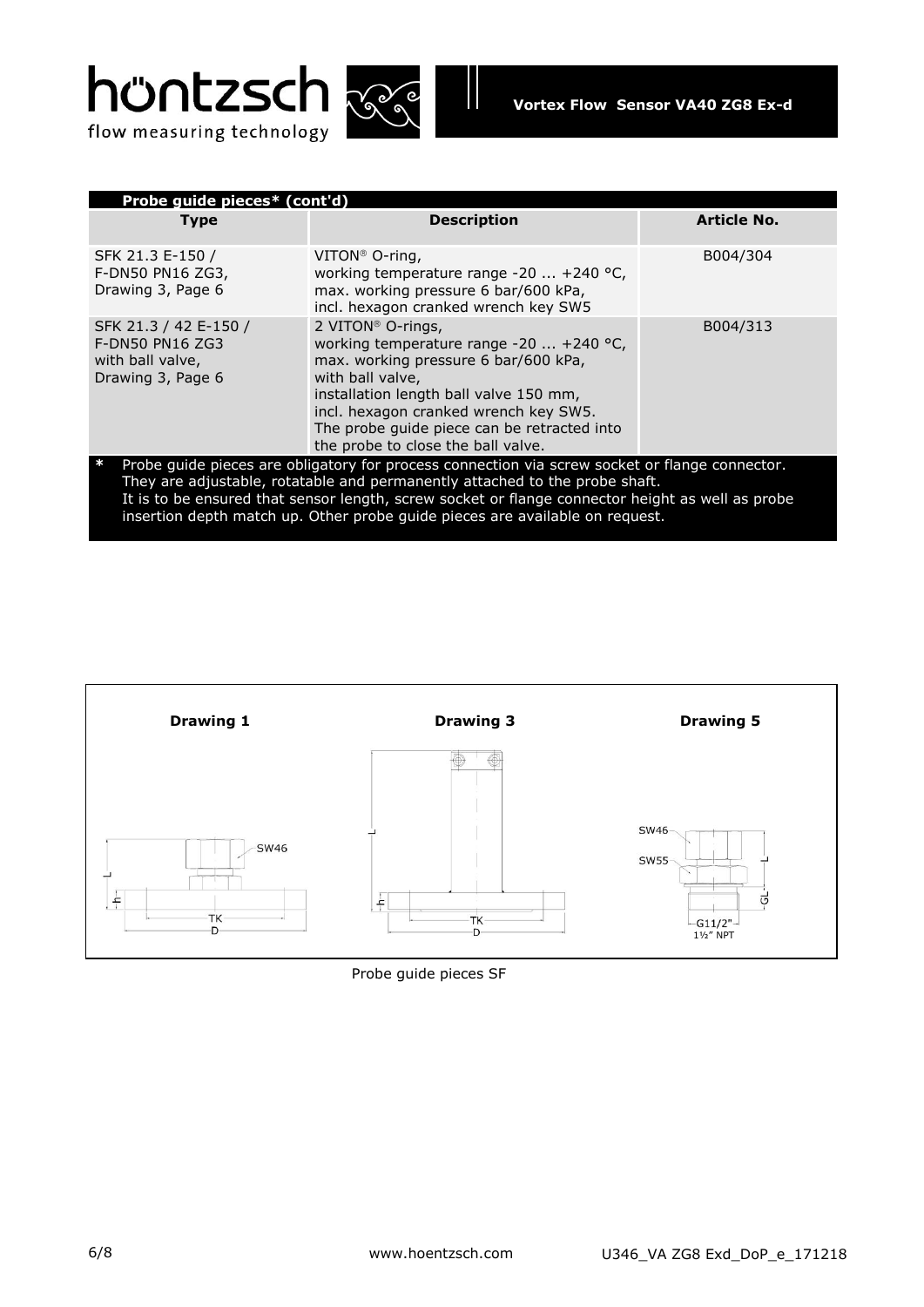

| Transducer UVA integrated in the connection housing             |                                                                                                                                                                                                                              |  |  |
|-----------------------------------------------------------------|------------------------------------------------------------------------------------------------------------------------------------------------------------------------------------------------------------------------------|--|--|
| Analog output flow                                              | $420$ mA                                                                                                                                                                                                                     |  |  |
|                                                                 | resistance max. 500 Ohm                                                                                                                                                                                                      |  |  |
| Output limit value or<br>quantity pulse                         | potential-free relay contact (normally-open),<br>max. 300 mA / 27 VDC                                                                                                                                                        |  |  |
| Communication port                                              | HART <sup>®</sup> via modem adapter for PC connection<br>and UCOM software (see Accessories)                                                                                                                                 |  |  |
|                                                                 | output signals are electrically isolated from the power supply                                                                                                                                                               |  |  |
| Self-monitoring                                                 | parameter settings, sensor interface;<br>in the case of error: analog output $<$ 3.6 mA                                                                                                                                      |  |  |
| Power supply                                                    | 24 V DC (20  27 V DC)                                                                                                                                                                                                        |  |  |
| Power consumption                                               | less than 5 W                                                                                                                                                                                                                |  |  |
| Setting parameters<br>(selection depending on<br>parameter set) | analog output, time constant, profile factor, tube inside diameter,<br>limit value or quantity pulse (rating adjustable),<br>switchover actual/standard flow with parameters 'working pressure'<br>and 'working temperature' |  |  |

| <b>Accessories (optional)</b>   |                                                                                                                                                                                                                                                                                       |                    |
|---------------------------------|---------------------------------------------------------------------------------------------------------------------------------------------------------------------------------------------------------------------------------------------------------------------------------------|--------------------|
|                                 | <b>Description</b>                                                                                                                                                                                                                                                                    | <b>Article No.</b> |
| LCD display                     | $1st$ row: 'instantaneous value':<br>flow rate or flow velocity<br>2 <sup>nd</sup> row: 'counter' or 'error code'<br>2 x 16-digit, character height 5.5 mm,<br>working temperature range -20  +50 °C<br>display rotatable in 90 °-stages on<br>removing the Ex-d housing window cover | A010/520           |
| Calibration certificate v/VA    |                                                                                                                                                                                                                                                                                       | <b>KLB</b>         |
| HART <sup>®</sup> modem adapter | for changing setting parameters,<br>for PC-USB connection                                                                                                                                                                                                                             | A010/101           |
| PC software UCOM                | for configuring the UVA via RS232                                                                                                                                                                                                                                                     | A010/052           |



Ex-d transducer housing with optional LCD display